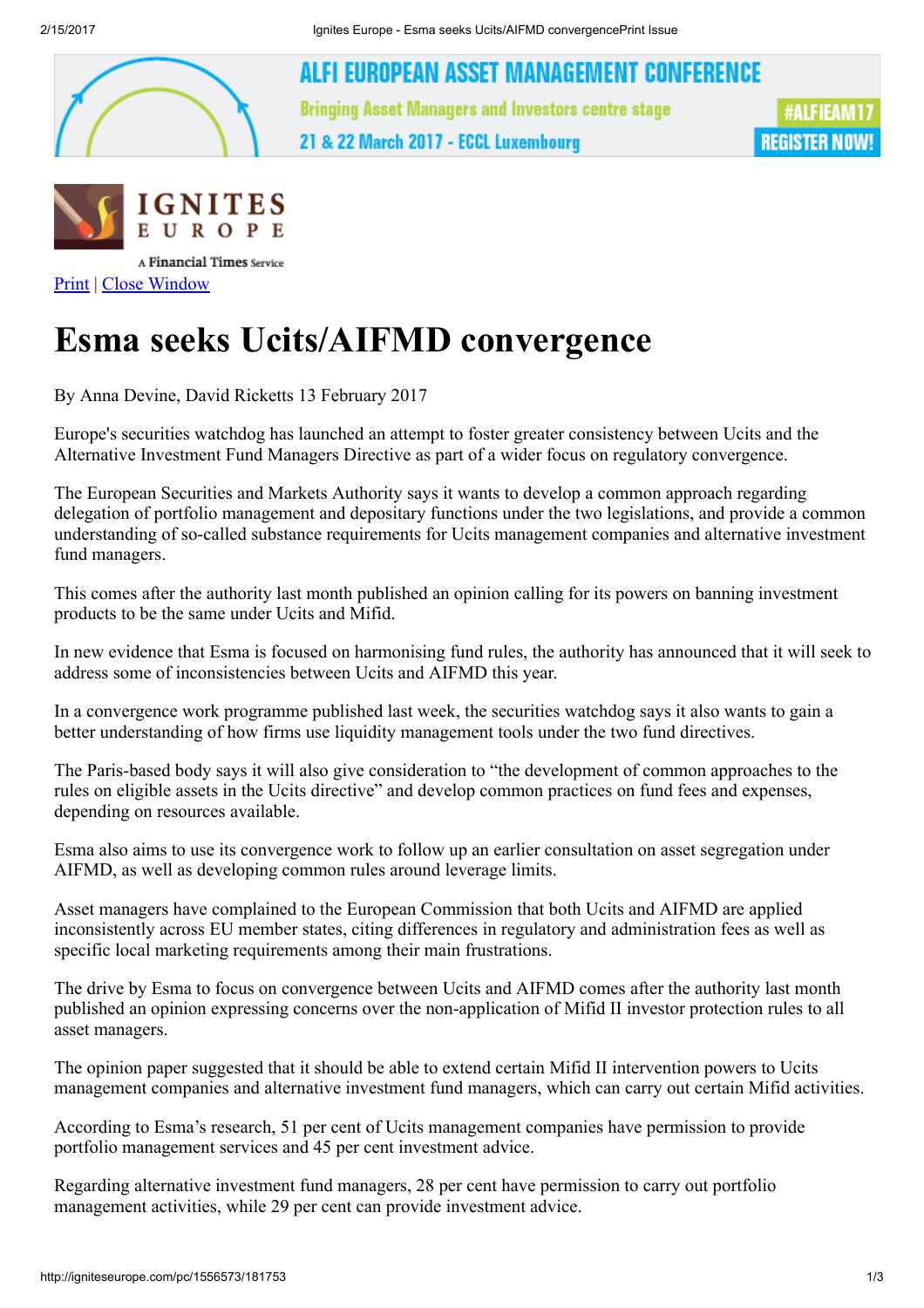Upcoming Mifid II legislation, which will be introduced in January 2018, will allow Esma and national regulators to ban the sale of certain products they believe are unsuitable for retail investors.

Speaking to *Ignites Europe* last month, Clément Boidard, policy analyst at Esma, said: "We want to close the gap and get further clarity on whether we should have the same powers over asset management companies and not just Mifid firms."

He added that while Esma and national watchdogs can intervene over the marketing of products and services offered by Mifid firms, "it is not possible to apply the same powers to [management companies]".

Attilio Veneziano, founder of law firm Veneziano & Partners, says Esma is aiming to create a more homogenised single market and fulfil its "reactionary function" in European financial regulation.

Mr Veneziano adds that Esma's approach is also in keeping with the "vital role" it sees itself playing in the creation of the EU's landmark capital markets union initiative.

Sean Tuffy, head of regulatory intelligence at Brown Brothers Harriman, says Esma's opinion piece signals a shift in its focus from post-crisis rule-making to ensuring harmonisation across the EU.

"The industry should be on the look out for more action like this out of Esma," he says.

| Esma to scrutinise fund fees                                                                                                                                                                                                                                                    |
|---------------------------------------------------------------------------------------------------------------------------------------------------------------------------------------------------------------------------------------------------------------------------------|
| by Sandra Heistruvers                                                                                                                                                                                                                                                           |
| Europe's main securities regulator is to scrutinise the fees charged by European Union<br>investment funds as part of wider plans to improve supervisory convergence across the bloc.                                                                                           |
| In its supervisory convergence work programme published last week, the European<br>Securities and Markets Authority says its activities in the area of investment management<br>will include the "development of common practices on fees and expenses of investment<br>funds". |
| Esma says, however, that this workstream is "subject to resource availability".                                                                                                                                                                                                 |
| The convergence programme outlines the activities and tasks Esma will carry out to<br>"promote sound, efficient and consistent supervision" across the EU.                                                                                                                      |
| The move by the Paris-based organisation to scrutinise investment fund fees and charges<br>comes after several probes by national regulators.                                                                                                                                   |
| In November the Financial Conduct Authority concluded in its interim report on<br>competition in the UK asset management industry that active funds rarely outperform and<br>that charging models should be overhauled to improve returns for investors.                        |
| Valdis Dombrovskis, the EU commissioner in charge of financial services, recently called<br>for an investigation into the performance of investment funds and the fees they charge retail<br>investors.                                                                         |
| <i>Ignites Europe</i> reported recently that Brussels had tasked professional services firm Deloitte<br>with conducting a study of European fund fees and investment performance.                                                                                               |
| Sven Gentner, head of the European Commission's asset management unit, said the EU was<br>"keen to advance the policy agenda" on fees so investors would have a better understanding<br>of the costs involved with fund investments.                                            |
| He noted that the findings of the Deloitte study would "inform policy decisions" made by<br>the commission.                                                                                                                                                                     |